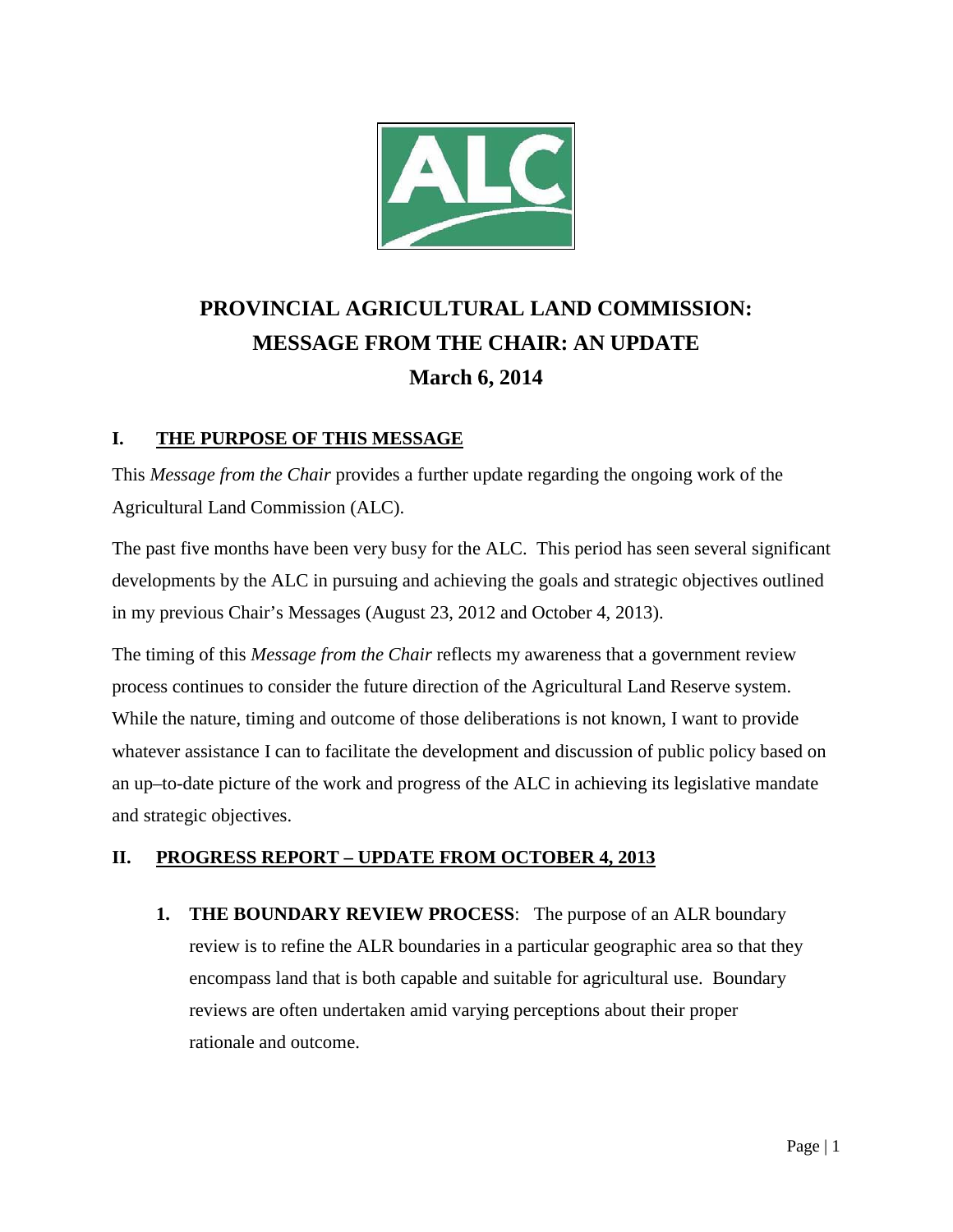It is useful to remember that each and every region of British Columbia has prime agricultural land based on agricultural capability classifications and agriculturally suitable lands for specialty crops, forage, extensive agricultural uses and non-soil bound agricultural endeavors. These facts are based on scientific and technical information that can be found, in part, in the following documents located on the ALC's website:

- *Agricultural Capability Classification in BC* (see references to scientific technical manuals on page 5 of this document for further information) [Link to document](http://www.alc.gov.bc.ca/Reference_and_Resource_Documents/Docs/Agriculture%20Capability%20Classification%20in%20BC.pdf)
- *Agriculture Capability & The ALR Fact Sheet* [Link to document](http://www.alc.gov.bc.ca/Reference_and_Resource_Documents/Docs/Agriculture%20Capability%20&%20The%20ALR%20Fact%20Sheet.pdf)
- *The Potential of Marginal Agricultural Lands* [Link to document](http://www.alc.gov.bc.ca/Reference_and_Resource_Documents/Docs/Marginal%20Ag%20Land%20Potential%20Ministry%20of%20Ag%201978.pdf)
- *The Use of Biophysical Information – BC Land Commission Overview* [Link to document](http://www.alc.gov.bc.ca/Reference_and_Resource_Documents/Docs/Biophysical%20Info-Runka%201976.pdf)

As noted in Table 3: Agriculture Capability (BC Land Inventory) by Region in the *Agriculture Capability & The ALR Fact Sheet* referenced above, the majority of prime agricultural lands are situated in the Interior, Kootenay and North regions. The Peace River region leads the way with the largest amount of prime agricultural land. With that in mind, I consider it useful to repeat the comments I made in my November 2010 Chair's Report regarding ALR land in the northern part of British Columbia.

*In addition, the northern portion of BC is agriculturally significant based on the role it can play several generations in the future. This vast area of good agricultural land, with a relatively small population, is essentially unscarred by the development pressures in southern BC.* 

*It is understood that the majority of BC's population growth will continue in the southwest. Pressures to convert agricultural land to accommodate urban growth will continue as will the pressures on farmers to change or stop certain*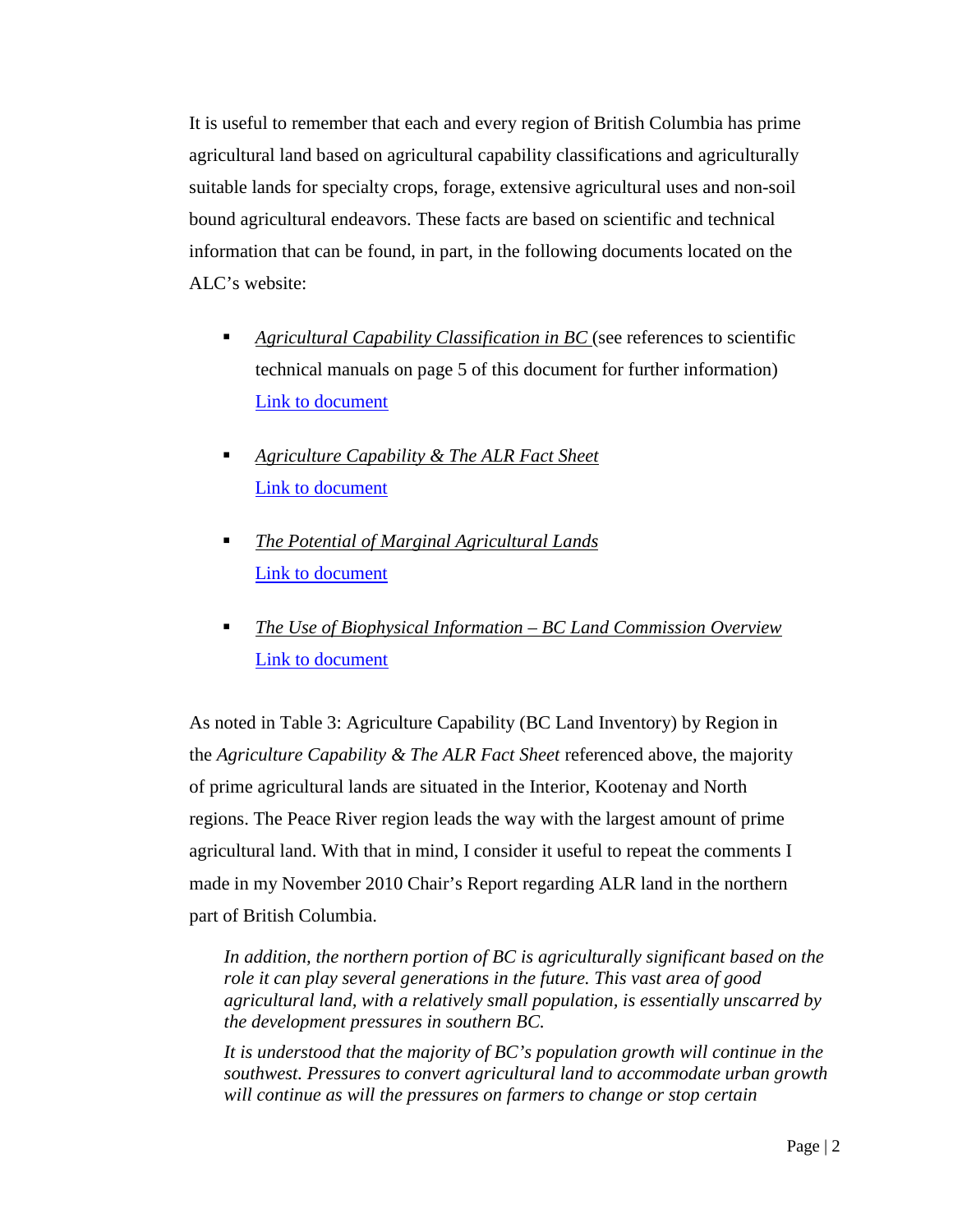*agricultural practices. While I recognize that the Agricultural Land Commission Act and the Farm Practices Protection (Right to Farm) Act are designed to resist these pressures, there may come a time when farmers themselves will consider relocation thereby resulting in a fundamental shift in the agricultural activities in south west BC. I refer more so to intensive livestock operations in this regard.* 

*I envision that appropriately transferrable agricultural enterprises may look northward – but only if the opportunity exists. Now is the time to consider the potential future agricultural role of northeast BC. Also, it is timely to consider the potential economic opportunities for agriculture in years ahead given this huge land base and its proximity to northern transportation routes to Asia.* 

It is of course also true that some land in the ALR may be of limited or no agricultural value. It is for this reason that the ALC has undertaken to review and modify ALR boundaries where appropriate. The ALC's progress to date is as follows:

#### **A. UPDATED ALR BOUNDARY REVIEW MANUAL** – The ALC

updated its 1981 ALR boundary review procedural manual to reflect the current *Agricultural Land Commission Act* and regulation, current terminology, technological advances such as GIS mapping capabilities and satellite imagery and enhanced stakeholder communications. The fundamental elements of the ALC's boundary review methodology were maintained in this update. This procedural manual provides clear and concise guidance related to the methodology employed for past and current ALR boundary reviews and ensures consistency in carrying out these reviews.

**B. ELK VALLEY ALR BOUNDARY REVIEW** – The ALC began its ALR boundary reviews in the Regional District of East Kootenay (RDEK). The Elk Valley review began in late 2012. As part of its review the ALC, with assistance from the Ministry of Agriculture's Regional Agrologist and staff at the RDEK, compiled extensive land use and ownership data and land quality mapping information for the review area.

The ALC concluded the Elk Valley Review and released its decision on February 18, 2014. The ALC excluded approximately 1,430 hectares from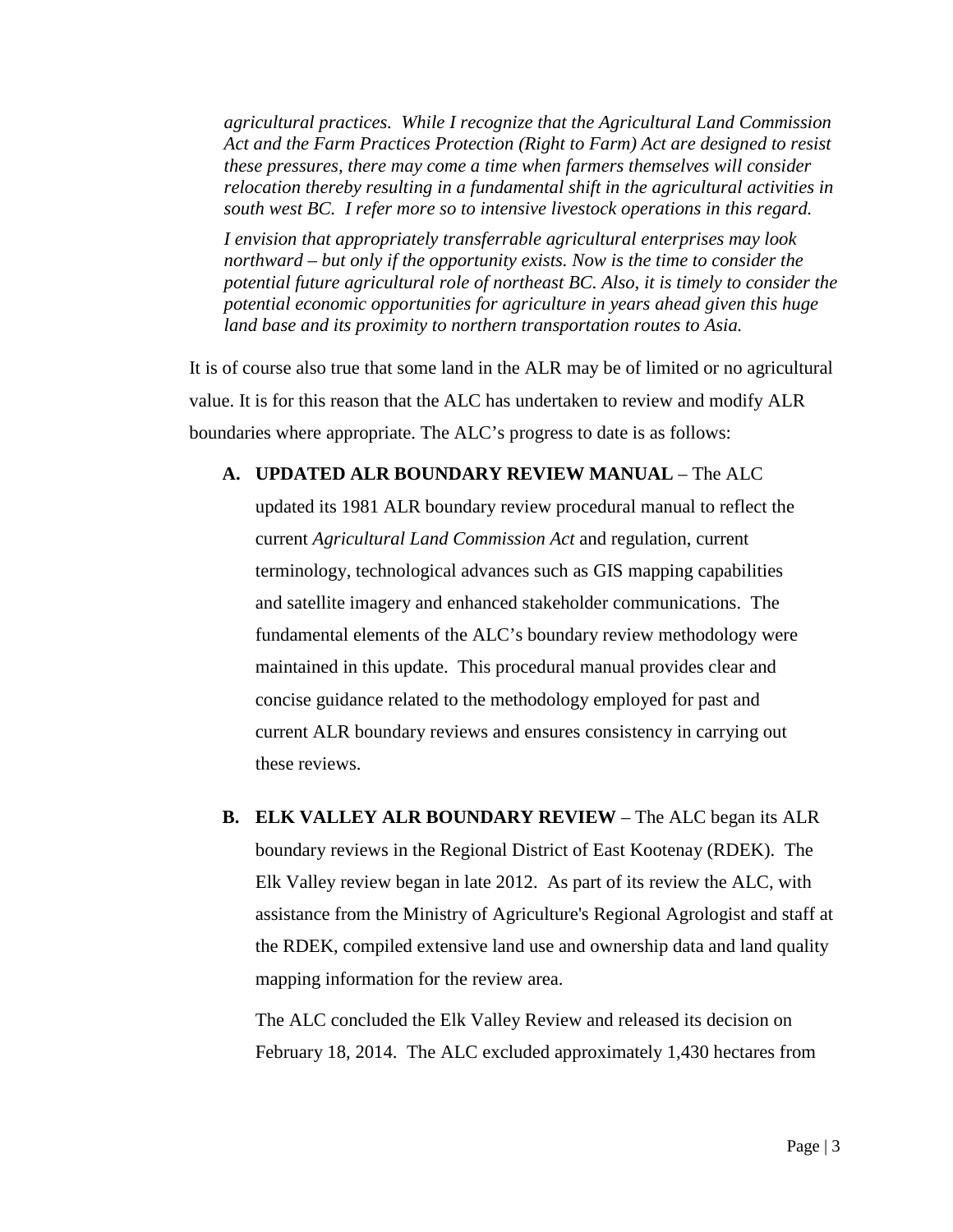the ALR and included approximately 680 hectares into the ALR. The decision can be viewed [here](http://www.alc.gov.bc.ca/Application_Status/Elk%20Valley%20Review/Documents/Complete%20Minutes%20-%2053569%20&%2053570.pdf) .

- **C. CRANBROOK SOUTH ALR BOUNDARY REVIEW** Work on the second review in Electoral Area "B" of the RDEK, generally described as being south of Cranbrook, has reached the stage where the ALC anticipates holding a public hearing in or about April 2014.
- **D. KIMBERLEY TO WASA ALR BOUNDARY REVIEW** Work on the third review in the RDEK's Electoral Area "E", generally described as Kimberley to Wasa, is well underway. This review area was selected as it coincides with the RDEK's official community plan review that is currently being conducted.

The ALC will begin to focus on concurrent boundary review exercises in the Cariboo and North regions in the near future.

**2. AUDIT OF THE REGIONAL DISTRICT OF FRASER – FORT GEORGE (RDFFG) DELEGATION AGREEMENT** – In September 2010, the Office of the Auditor General released the 2010/2011 *Report 5: Audit of the Agricultural Land Commission*.

Recommendation 4 was that the ALC work with the RDFFG to address concerns it had with the District's processes. The Report indicated that *"oversight of the decisions made by its "delegated authorities" needs strengthening to ensure that agricultural land is being preserved and farming encouraged".*

In its response to the audit, the ALC indicated that it believes a collaborative governance approach to shared decision-making can be effective and efficient and still maintain consistency with its mandate. At that time, the ALC was generally satisfied that the majority of decisions made by the RDFFG are in the interests of preserving agricultural land and encouraging farming. However, the ALC identified some concerns with certain aspects of the decision-making process that required attention.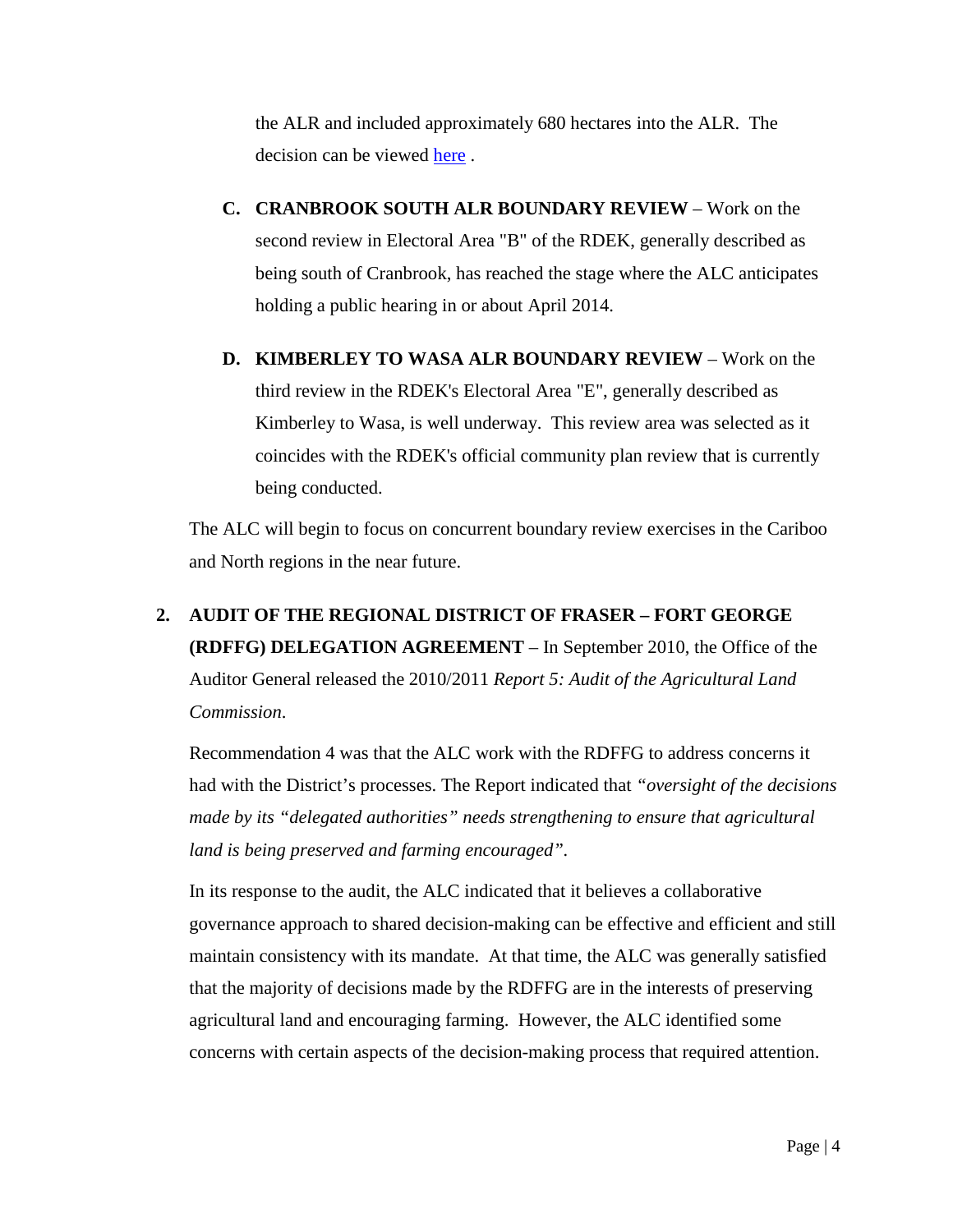The ALC conducted an audit which involved the review of 127 decisions made under the RDFFG delegation agreement from 2001 to 2012. The ALC provided the RDFFG with its report and travelled to Prince George in November 2013 to discuss its findings. At this meeting, the ALC suggested and encouraged the RDFFG to consider the following actions:

Education

The ALC has invited RDFFG Staff and Board members to attend an ALC Board meeting to observe and discuss application decision making at the ALC. This educational component could also include discussions with the ALC about the use of conditions in decision-making. Plans are being made to have RDFFG representatives attend the ALC's next set of meetings in March 2014.

• Communication

Potential changes to how the RDFFG communicates and explains its decisions. The ALC's Report revealed that the RDFFG does not provide written reasons for its decisions. This contrasts to the ALC, which does provide a rationale for all decisions so that the applicant and the public are informed how the decision is either consistent or inconsistent with the purposes of the *Agricultural Land Commission Act*.

### **Information Gathering**

The ALC believes that Ministry of Agriculture staff can play an important role in contributing to decisions. The Commission recommends that in addition to soliciting advice from Ministry of Agriculture staff, that Ministry of Agriculture staff be invited to attend and participate, in an advisory capacity, in meetings of the RDFFG Board's Agricultural Land Use Standing Committee*.* 

• Other Issues

The ALC Report recommended a number of follow-up actions including the updating of the Delegation Agreement to reflect the ALC's current legislation and clarify the RDFFG's responsibilities regarding subdivisions.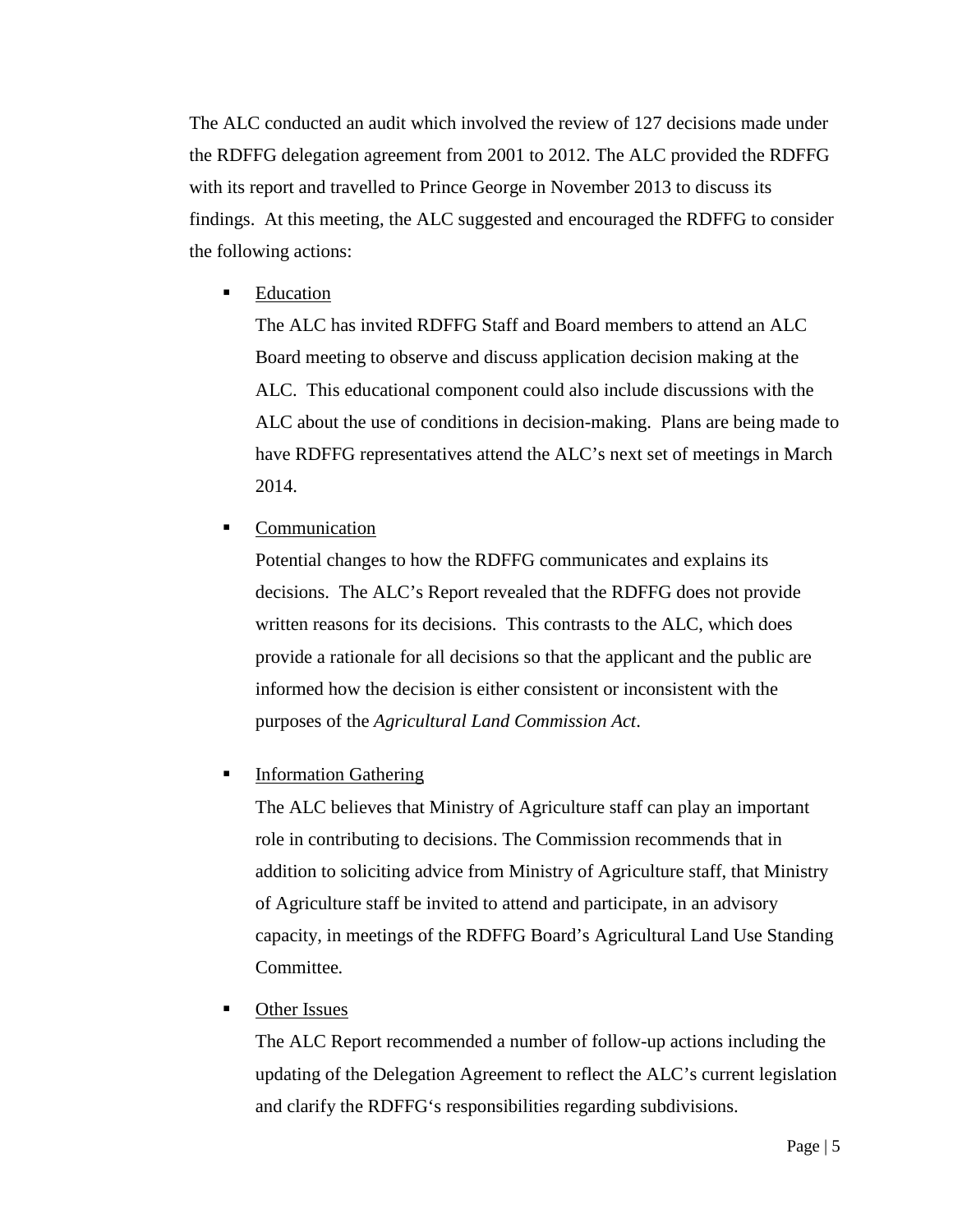ALC representatives went to Prince George on February 26, 2014 to continue dialogue with the RDFFG.

- **3. PEACE RIVER REGIONAL DISTRICT INITIATIVES –** The ALC has received the following requests from the Peace River Regional District (PRRD):
	- A July 31, 2013 letter from the Peace River Regional District (PRRD) requesting that the ALC reinstate its previous ALC policy (or similar instrument) permitting the subdivision of full and half sections of land into quarter sections; and
	- An October 22, 2013 letter from the PRRD requesting the delegation of decision-making authority from the ALC pursuant to s. 26 of the *Agricultural Land Commission Act*.

Based on lessons learned from the RDFFG delegation over the past 12 years and on prior discussions with PRRD, on December 18, 2013 the ALC responded to the PRRD as follows:

*The ALC believes that there may be merit in opening discussions with the Regional District about establishing a framework for a Delegation Agreement based on land use policy and criteria stemming from existing Official Community Plan (OCP) bylaw(s). The delegation discussion may also reference an amended quarter ¼ section subdivision policy.*

*A delegation agreement could permit the Regional District to exercise some or all of the Agricultural Land Commission's powers to make limited subdivision and non-farm use decisions in the Agricultural Land Reserve (ALR), as guided by the OCP bylaw(s). A delegation agreement cannot delegate decision making authority to exclude land from, or include land into, the ALR. The Regional Board, should it be granted delegation authority, would review and make decisions on subdivision and non-farm applications in the ALR within the context of the goals and purposes of the ALC Act, and the framework of the bylaw(s). It should be emphasized that the purpose of a delegation agreement is not to circumvent the goals of the ALC Act. The Commission believes that there may be significant benefits to delegation, in that decision making can carried out in a timely manner, at less cost to the applicant, and with local knowledge.*

*If previous delegation agreements are any guide, the Regional Board can expect the ALC to undertake training of Regional District staff and Board members if a delegation agreement is finalized, and to regularly audit delegated decisions to ascertain their consistency with the agreement and the goals of the ALC Act.*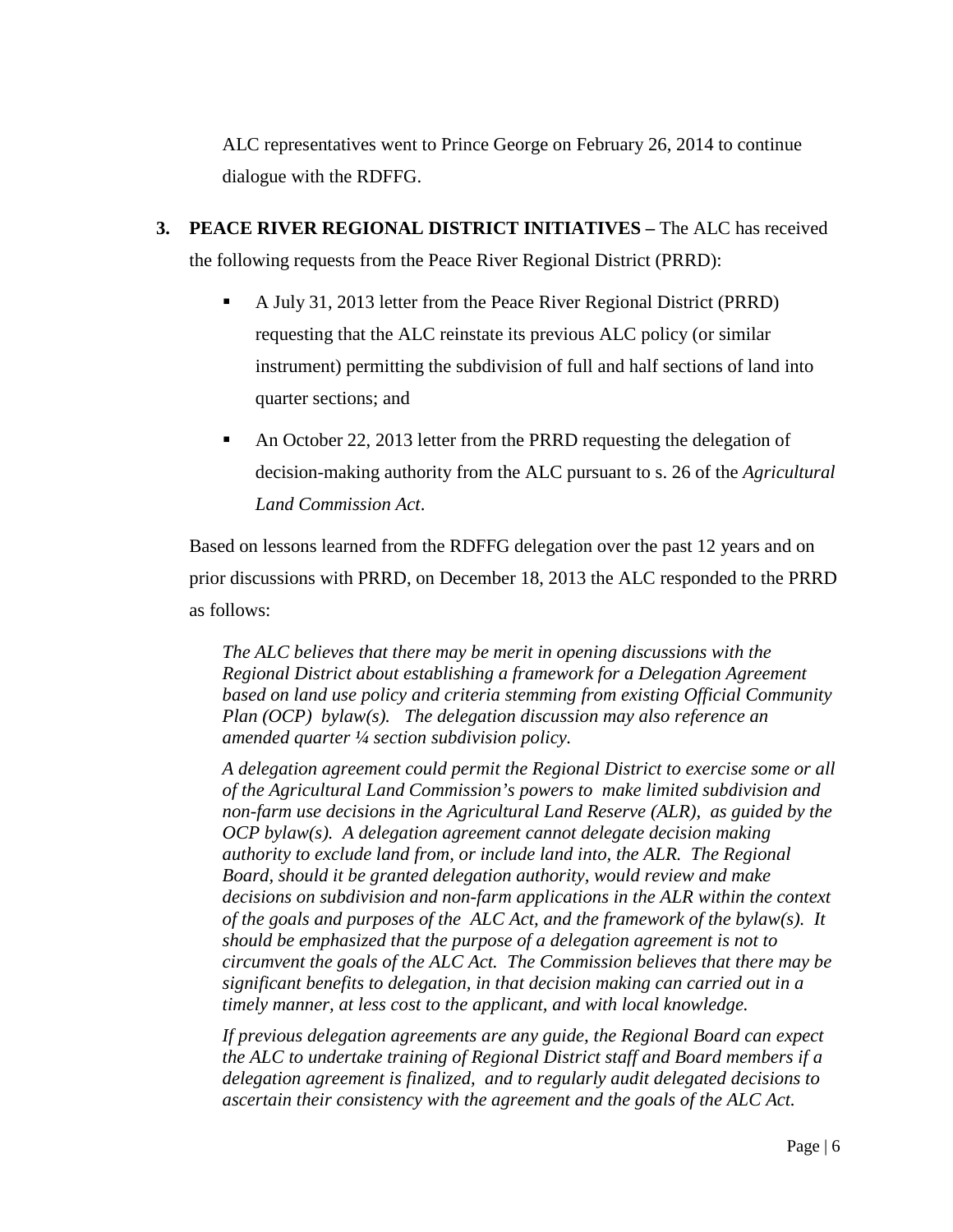*Amendments to existing OCP bylaws may also be required. The ALC also believes that it is beneficial for local government to establish an Agricultural Advisory Committee with members drawn from the agricultural community to provide advice and guidance to Regional Board members when exercising the Commission's powers.* 

*The Agricultural Land Commission has directed its staff to begin discussions with Regional District staff to establish a mutually acceptable framework for delegation.*

ALC representatives have now met with PRRD representatives in this regard on several occasions, as recently as February 25, 2014. Another visit to the PRRD for further discussion is planned for early April 2014.

### **4. OIL & GAS COMMISSION, OGC/ALC DELEGATION AGREEMENT –** While

I have previously reported on this, I wish to reiterate it here for completeness.

On June 13, 2013, an updated delegation agreement between the ALC and the OGC was signed. The agreement covers oil and gas activities and related ancillary activities within the PRRD and Northern Rockies Regional Municipality, and was implemented on November 4, 2013, following OGC staff and industry training workshops.

The main updates to the delegation agreement include:

- To improve efficiency, the majority of oil and gas non-farm use applications will now be submitted to the OGC.
- Criteria is simplified and more directly related to impacts on agricultural land.
- Following are the two main criteria now used to determine if non-farm use application are to be submitted to the OGC:
	- i. An ALC non-farm use application (submitted to the OGC) is required if cumulative oil and gas surface use is greater than 20 ha per Section (256 ha).
	- ii. An ALC non-farm use application (submitted to the OGC) is required for selected activity sites greater than three ha, such as facilities and water storage sites proposed by an operator.

In June 2014, the ALC is planning to meet with the OGC to review the oil and gas activities carried out in relation to the updated agreement.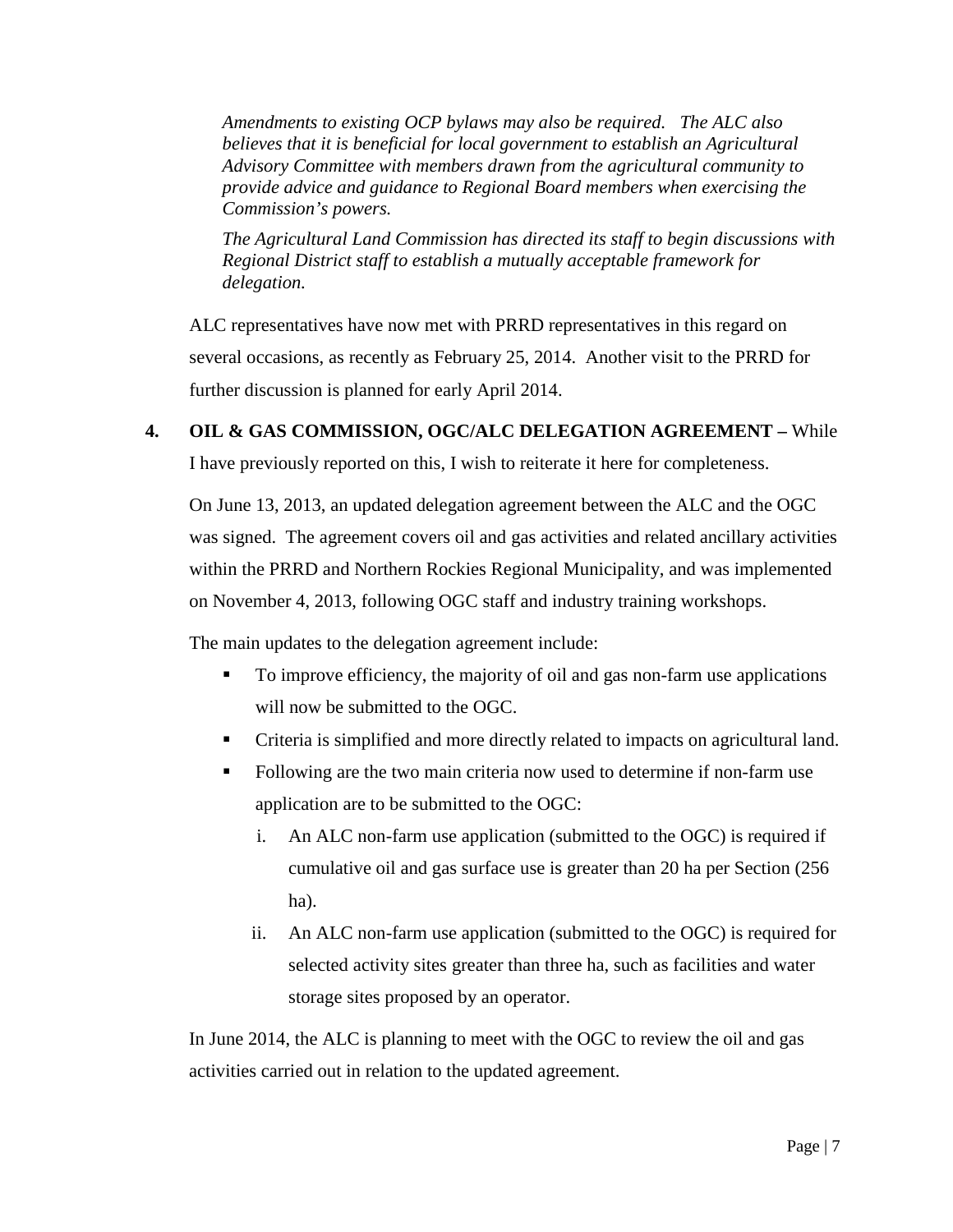**5. APPLICATION PROCESSING –** As I have previously reported, one of the ALC's strategic objectives is to significantly reduce the amount of operational resources it expends on processing applications from 80% to 30% to allow redeployment of resources to other program areas such as ALR boundary reviews, long range land use planning, policy development, auditing delegation agreements and compliance and enforcement. As reported in 2012, within the 30% targeted budget and associated staff and Commission time allocation devoted to applications, the ALC will increase its efficiency by streamlining the application process. In addition, the ALC will focus on applications from farmers and ranchers that are related to the business of agriculture (approximately 5% of applications received) and less on applications from developers, speculators and those who simply wish to do something other than agriculture in the ALR (approximately 95% of applications received).

The ALC continues to improve application processing through early vetting of applications for completeness, triaging applications for immediate processing, early identification of the need for additional information for more complex files and through the establishment of criteria for delegated decision-making to the ALC's Chief Executive Officer. In additon, the introduction of an online application form will further improve upon the process.

**6. ENHANCING TECHNOLOGICAL CAPACITY –** Other initiatives to enable the more efficient processing of applications involve the ALC improving its information technology and information management capacity to facilitate the electronic submission of applications. The ALC has designed a new self-service Online Application Portal and with its consultants, has tested the prototype. The ALC has retained the services of an internet strategy and design firm to undertake user testing of the Online Application Portal with select stakeholders from local governments, applicant agents and individuals unfamiliar with the ALC application process to simulate a "new applicant" user experience. Initial test results suggest that the Portal design is sound but improvements can be made to the design and usability of this web-based product. The strategy and design firm is now preparing suggested usability improvements for incorporation into the Portal model. The ALC will be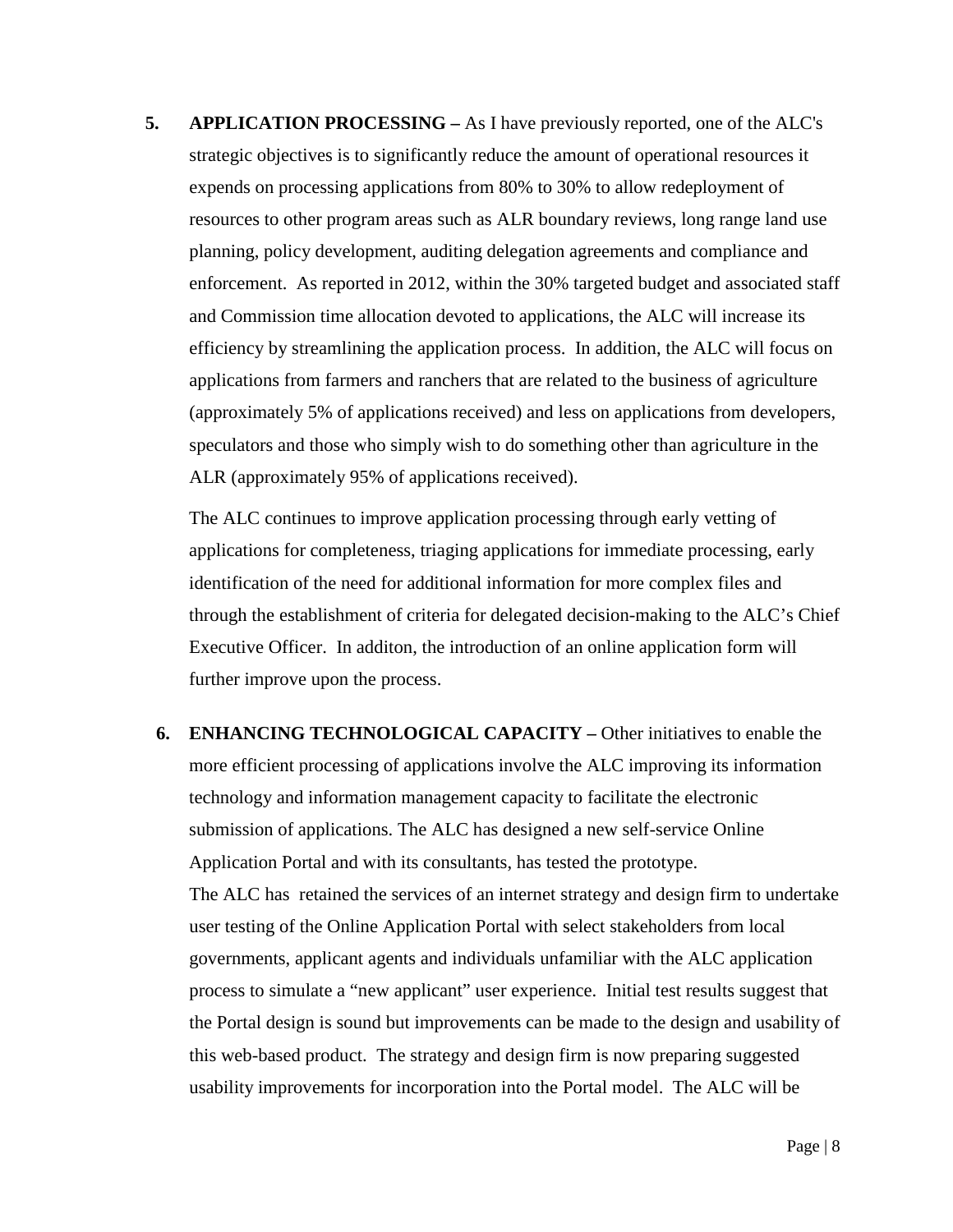providing detailed information to local governments and applicants well in advance of launching the Online Application System to provide a smooth transition into the new application process.

The same firm is also working concurrently on designing the ALC's new website to better communicate with and engage stakeholders, provide clearer information about the application process, provide application status updates and improve access to spatial and historical information. It is anticipated that the new website and Online Application Portal will be available by July 2014.

### **7. INFORMATION MANAGEMENT AND HISTORICAL RECORDS –** In 2011,

the ALC embarked on a project to retrieve from offsite storage 20,000 - 25,000 application files, verify digital mapping of properties, enter application data into the ALC's Online Application Tracking System (OATS) database and to convert (scan) relevant paper documents to a digital format.

Progress to date:

- 6,485 files have been completed (documents scanned, data entered into OATS and GIS mapping verified);
- 23,200 files have historical documents scanned (data entry into OATS and GIS mapping verification underway and ongoing); and
- 7,064 files have digital mapping of properties verified.

The ALC expects the scanning of historical documents will be completed around the end of fiscal year 2013/14 with data entry and map verification continuing.

The data entry portion of the project is the most time consuming aspect of this work and the ALC is exploring ways to accurately transfer the information without having to carry out full manual entry of data.

**8. STAFFING –** The ALC has changed its staff organizational structure to ensure adequate staff positions to carry out its business functions in support of its mandate. The structure is designed to provide more effective service by focusing the staff secretariat operations on pro-active planning, policy development functions and stakeholder engagement. With the increased funding provided by government, the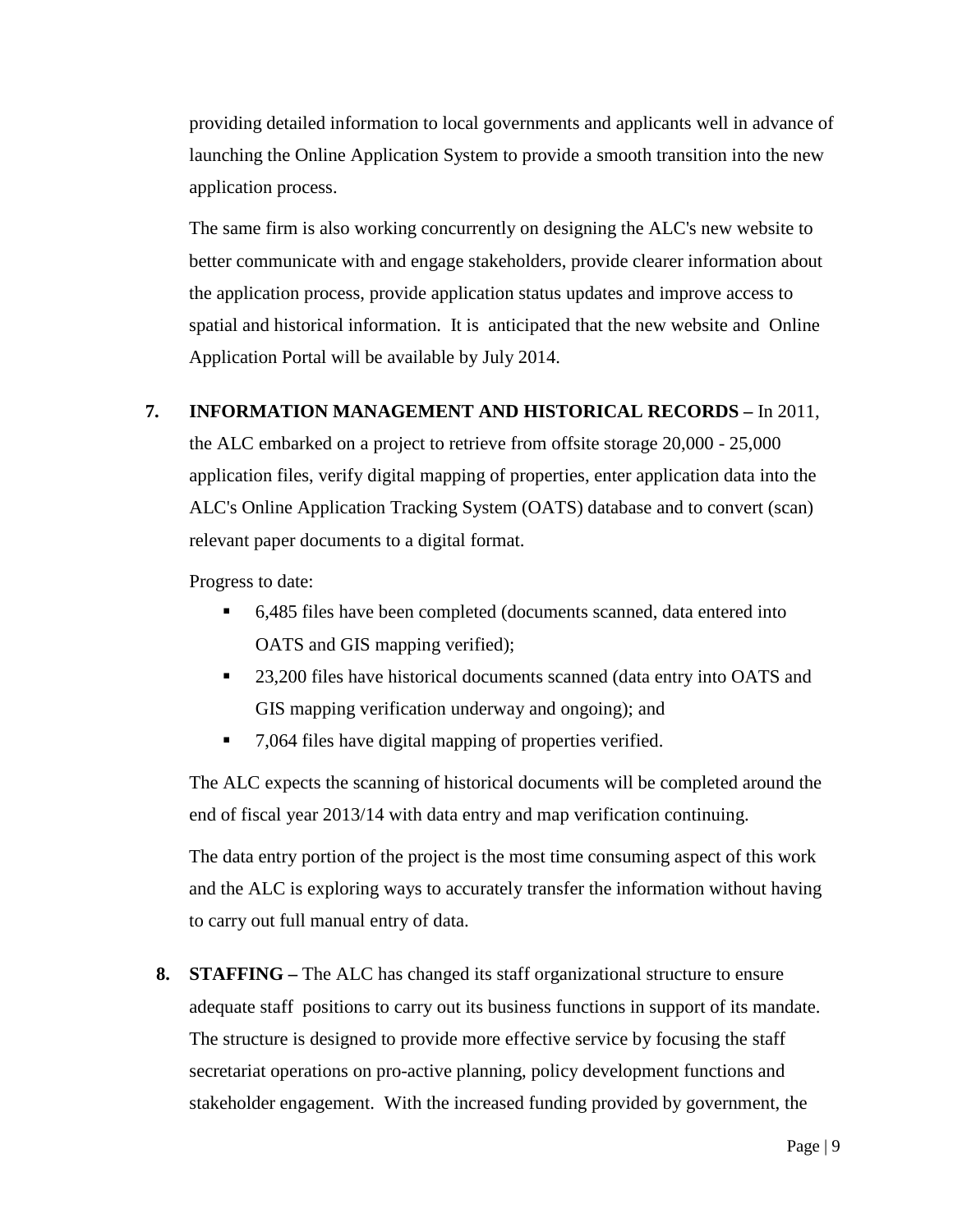ALC has and will continue to recruit additional staff. The ALC has been operating with 18 staff in recent months. Five Land Use Planners dedicated to application processing and planning; two Senior Planners who review bylaw referrals, OCPs and other planning reviews and liaise with local governments; one Planner focussed on ALR boundary reviews; one compliance and enforcement officer; three GIS mapping/data management staff; one Policy Planner; three administrative staff and two Executive Directors.

Since late 2012 the ALC has been working with the Public Service Agency (PSA) to review job profiles and classifications for existing and new positions With a focus on proactive planning and encouraging farming the ALC's recruitment accomplishments include:

- **Temporary Assignment and Auxilliary Staff Following postings and** competitions, the ALC has solidified two temporary appointments and four auxilliary staff in permanent positions. The temporary appointments made permanent were the GIS Coordinator and Policy Planner. The auxilliary staff were all Planners. Solidifying these positions means the ALC can move forward with pro-active planning and boundary review initiatives that encourage agriculture and focus on policy related matters using already experienced staff.
- Professional Agrologists Two professional Agrologists positions specializing in soil science have been adveritised, candidate submissions are being reviewed and the ALC anticipates interviews will be held in or about March 2014. These positions will assist with ALR boundary reviews, soil management issues and other planning related initiatives.
- Senior Planners An existing Land Use Planner successfully competed for a Senior Planner vacancy and the ALC is currently carrying out interviews to fill the vacated position.
- **Compliance and Enforcement** The ALC has hired a Compliance and Enforcement Officer to fill a vacant position.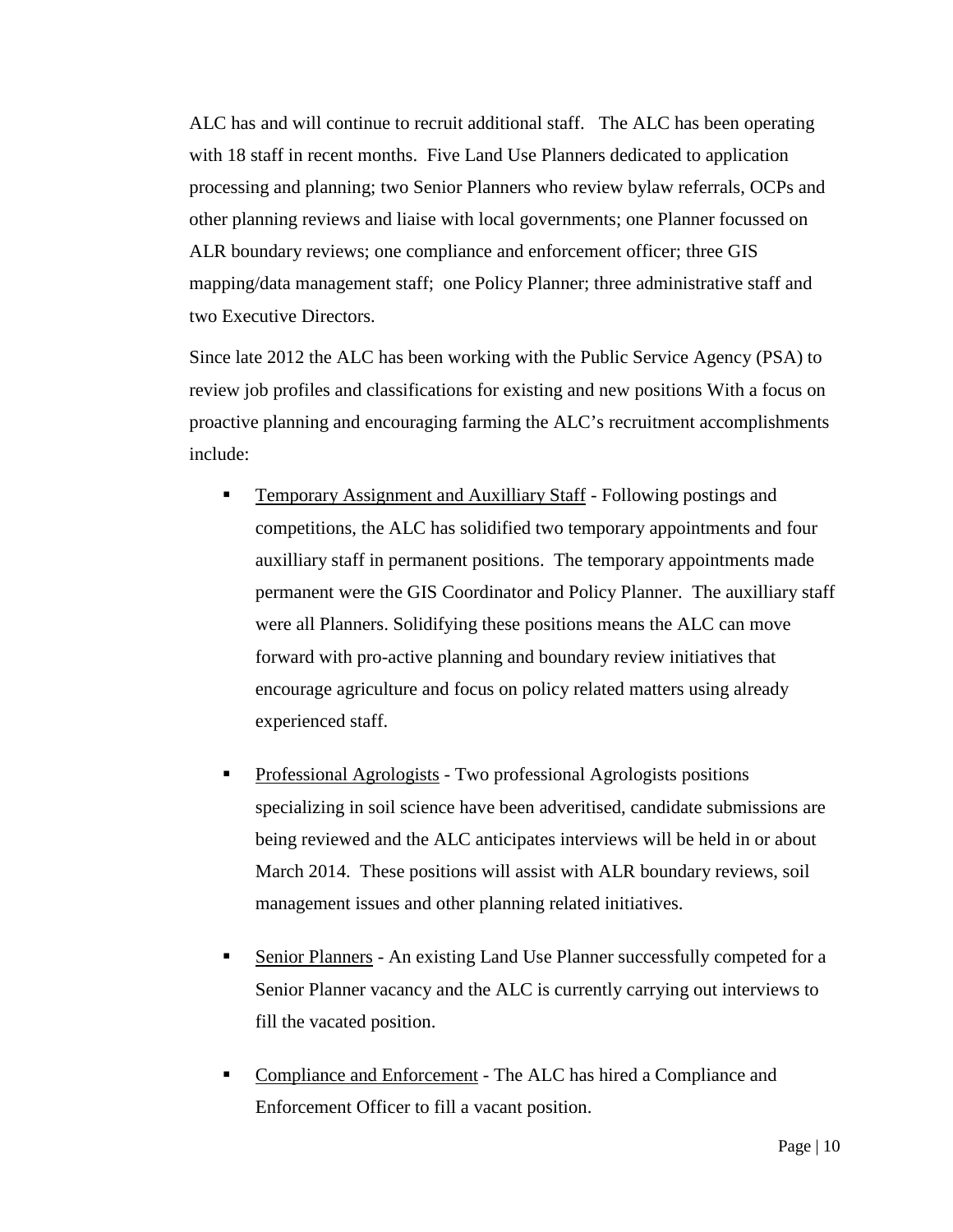- Deputy Chief Executive Officer In November 2013 the ALC Board determined that the Commission's Executive Director, Mr. Brian Underhill, will, in addition to his existing duties leading the Staff Secretariat, will also carry out the duty of deputy to the Chief Executive Officer of the Commission.
- Chief Tribunal Officer In November 2013 the ALC Board determined that the Commission's Executive Director, Mr. Colin Fry, will be the Commission's Chief Tribunal Officer (CTO) which will be the interface position between the ALC Board and its Staff Secretariat.

The CTO reports directly to the Chair of the ALC, who is responsible for the effective management of the ALC pursuant to section 9 of the *Administrative Tribunals Act*. The ALC Board determined that a CTO is necessary to clearly differentiate the roles and responsibilities relating to Board administration from those of the CEO as they relate to administration of the Staff Secretariat and the CEO's statutory responsibilities in the *Agricultural Land Commission Act*. The CTO is responsible for working directly with the Chair and to provide leadership and direction for all administrative operations and activities of the Board.

- 2014 Hiring Plan The ALC plans to recruit up to 3 additional planning staff in 2014. Following the 2013 competion for the Compliance and Enforcement Officer position, candidates have been placed on a eligibility list for potential recruitment in 2014. The ALC will also be moving to hire a Manager of Policy and Planning and a communications/web and data management professional.
- **9. STAKEHOLDER OUTREACH –** The ALC has increased its outreach with stakeholders to communicate ALC initiatives and to seek feedback.

In the past year ALC representatives have met with a number of key stakeholders such as:

BC Cattlemen's Association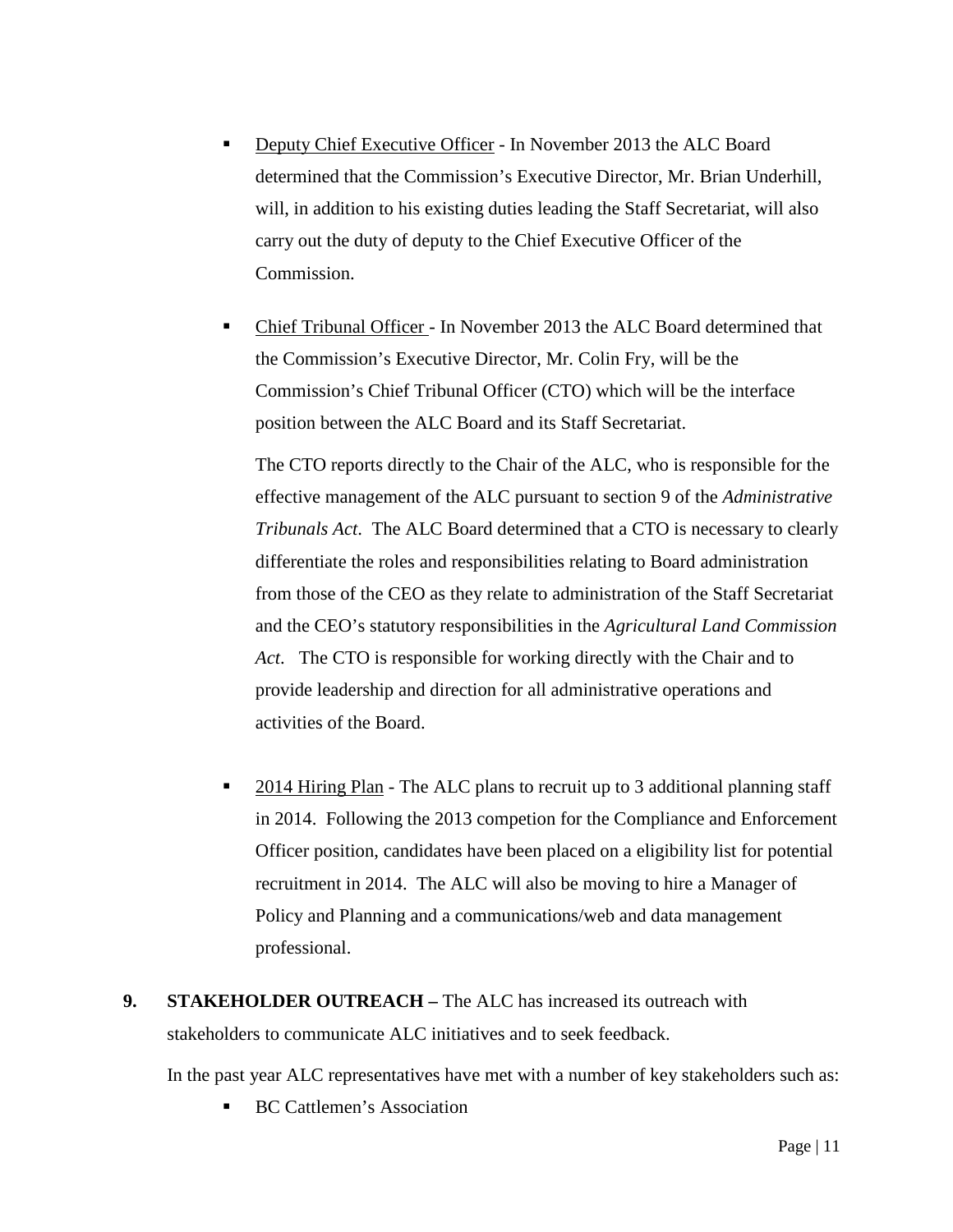- BC Greenhouse Growers
- BC Agriculture Council
- **Delta Farmers' Institute**
- Southern Interior Local Government Association
- Island Agricultural Advisory Committee Workshop Nanaimo
- Central BC Advisory Committee Workshop Kelowna
- South Coast Agricultural Advisory Committee Workshop Langley
- Northeast BC Professional Development Day (Oil & Gas Officials) Fort St. John
- Encana Field Tour of Oil & Gas Facilities Peace River
- Oil and Gas Commission Fort St. John
- Union of BC Municipalities (UBCM) Executive Committee
- **UBCM Electoral Area Directors Meeting**
- BC Real Estate Board
- BC Institute of Agrologists Annual General Meeting Islands Chapter
- **Example 2.5 Cranberry Commission Annual General Meeting**
- BC Farmer's Market Association
- Island Agriculture Show
- **Various Local Governments**

### Upcoming Presentations

- BC Real Estate Association Conference in April
- Land Use 2014 Alberta
- 2014 Land Summit to be held in Vancouver in May (See [http://www.bclandsummit.com/\)](http://www.bclandsummit.com/)

The *Agricultural Land Commission Act* recognizes that agriculture is a major contributor to the Provincial economy and plays an important role in maintaining rural communities and lifestyles, sustaining our population's demand for safe fresh local food and for providing the world with high quality agricultural products. The ALR establishes the foundation for the business of agriculture and the ALC is committed to contributing to growing BC's agricultural economy. As an organization charged with recognizing the value of provincial agriculture and administering